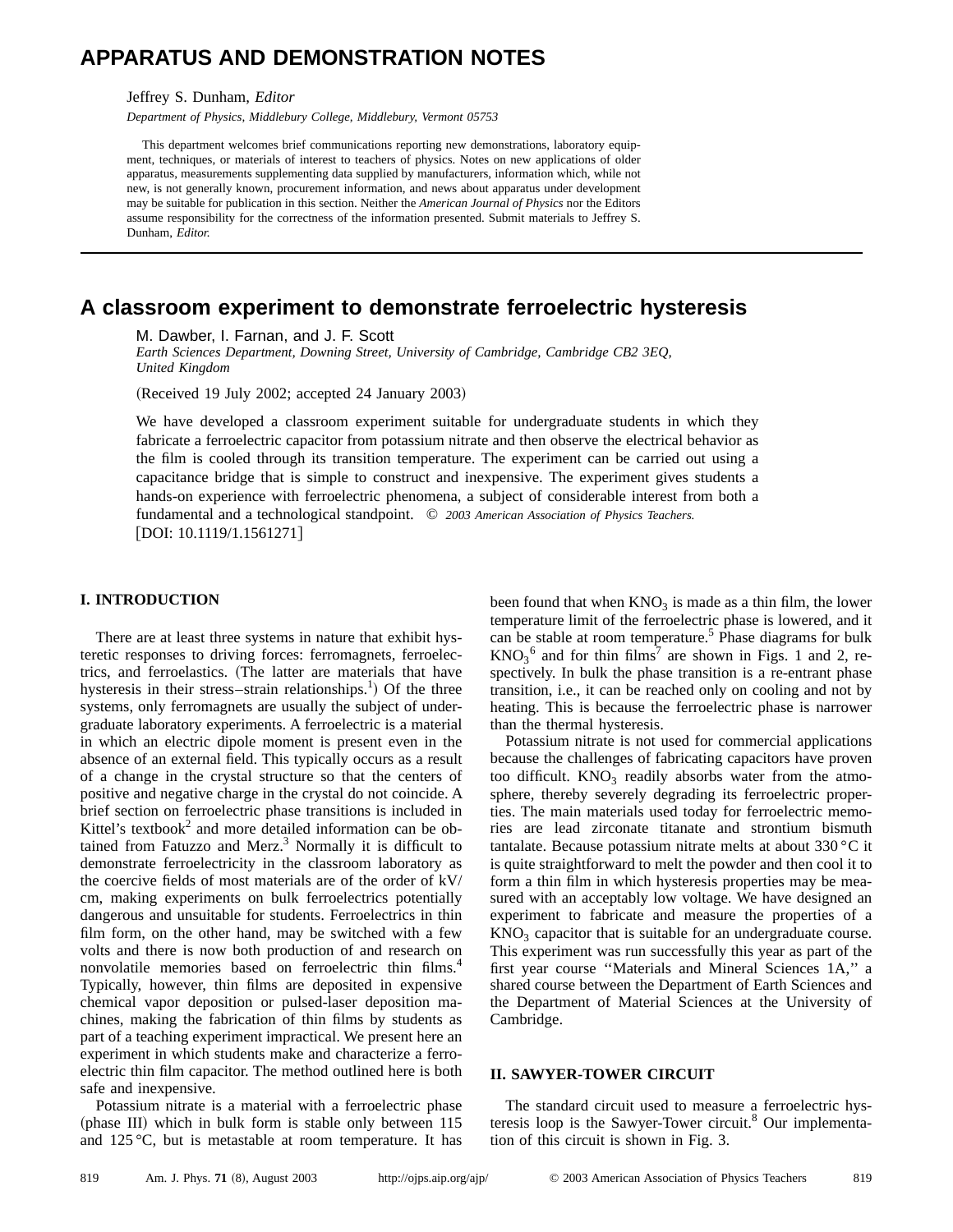

Fig. 1. Phase diagram for bulk  $KNO<sub>3</sub>$  with temperature as a function of hydrostatic pressure.



Fig. 2. Phase diagram for  $KNO_3$  thin films with temperature as a function of reciprocal thickness.



Fig. 3. Sawyer-Tower circuit as implemented in the experimental setup described here.



We display the signal applied to the material as the X signal of an X-Y trace on an oscilloscope. Most of the voltage drops across the  $KNO<sub>3</sub>$  capacitor because we have selected a high value of capacitance for the standard capacitor, so we can consider the X signal to represent the voltage across the sample. The Y signal is proportional to the charge on the  $KNO<sub>3</sub>$  capacitor.

If this technique were used on an ordinary linear dielectric one would expect a linear response (a straight line on the x-y display), as the polarization is directly proportional to the field applied. In practice there is some opening of the loop, which is due to dielectric loss. In a ferroelectric there is a remnant polarization, i.e., the polarization charge remains aligned in the direction it was poled by the applied field even after this field has been removed. The electrical polarization characteristics of the capacitor thus depend on the history of the field that is applied to it and hence it displays hysteresis.

#### **III. NECESSARY EQUIPMENT**

The following equipment is necessary for this experiment:

#### **A. Electrical equipment**

- (1) A basic oscilloscope. It must be capable of operating in X-Y mode. It only needs to be capable of operating at low frequencies (100–1000 Hz).
- (2) A signal generator. It should be capable of producing sine waves of 15-V amplitude. Frequencies in the range of 100–1000 Hz give the best hysteresis measurements.
- (3) Hotplate. It should be capable of heating the sample to at least 350 °C. It should be possible to clamp the metal sheet to the edge of the hot plate.
- (4) Thermocouple. A thermocouple is used to measure the temperature of the capacitor during the experiment.
- (5) Test box. A photograph of the test box is shown in Fig. 4. The total cost of the components for this box is very low and it can be assembled easily. The audio transformer





Fig. 4. The test box for the hysteresis measurement. On the left is displayed the actual components; on the right is a diagrammatic representation of the circuit.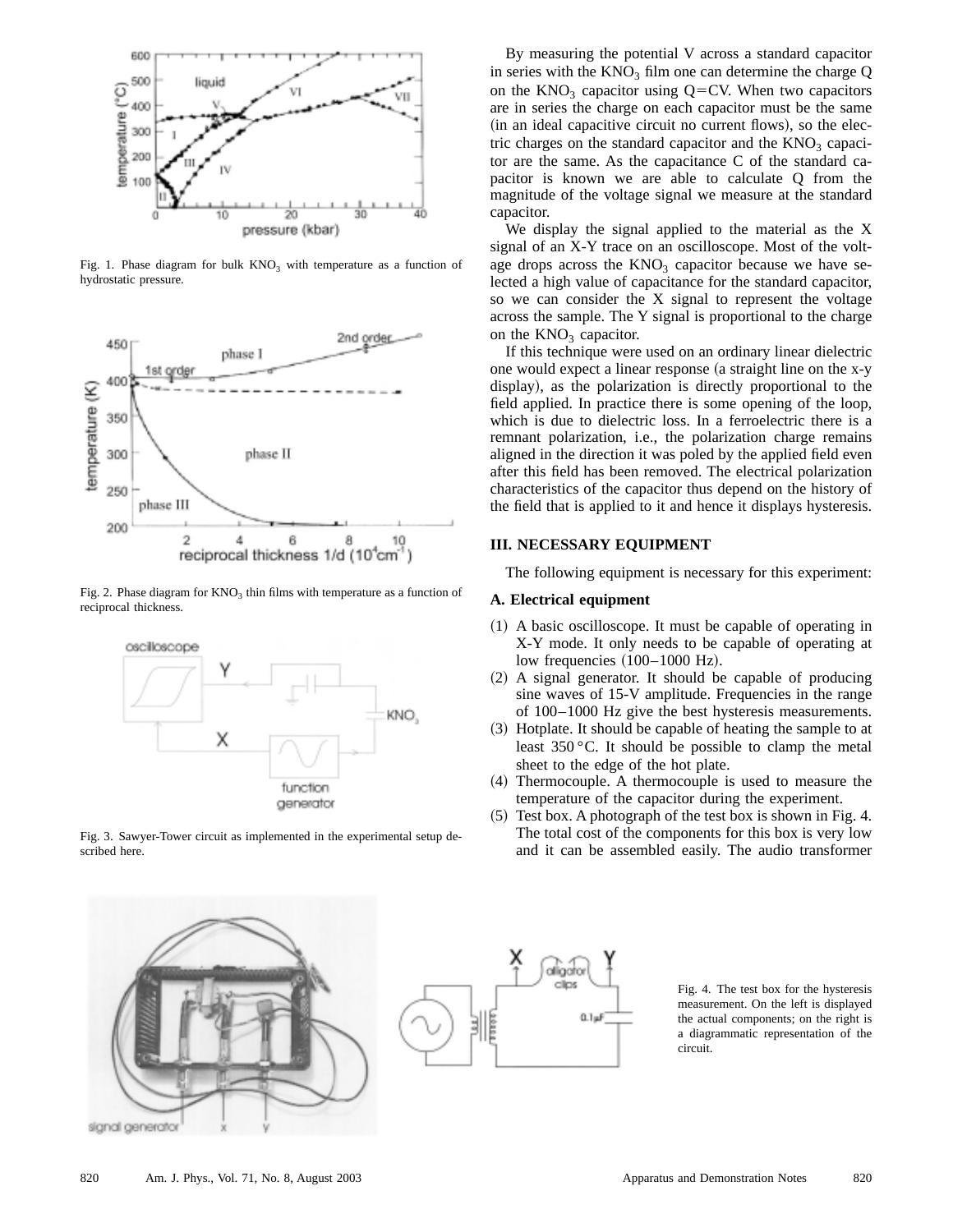

Fig. 5. Assembled experiment before heating. The metal sheet is clamped to the heater between glass slides. The thermocouple is placed below the top slide in contact with the metal sheet.  $KNO<sub>3</sub>$  powder is then distributed onto the metal sheet, and thumbtacks are placed on top of the powder.

simply provides more switching voltage. At high frequencies, the signal will become distorted; at the frequencies used in this experiment there is no distortion and this provides an economical way of providing a sufficiently large switching signal. The currents required are tiny. The rest of the circuit is the implementation of the Sawyer-Tower circuit shown in Fig. 3. There are two outputs from the test box. One is the input signal generated by the signal generator after amplification. The other is the signal across the standard capacitor. These are connected to the X and Y channels of the oscilloscope, respectively.

### **B. Other equipment**

In addition to the electrical equipment outlined above, several other items are needed to run the experiment.  $KNO<sub>3</sub>$ powder, metal sheeting, e.g., aluminum and copper cut into small squares, and thumbtacks are all used in the experiment as consumables. Students will also require insulated gloves, glass microscope slides, and bulldog clips.

#### **IV. EXPERIMENTAL METHOD**

 $KNO<sub>3</sub>$  is highly hydrophilic and should be dried before use as the ferroelectricity is degraded when the material has absorbed water. We found that the easiest way to do this was to heat it in a conventional microwave oven for about 2 min. Care must be taken that the powder does not melt in the microwave, as in the molten state  $KNO<sub>3</sub>$  is conductive and arcing will occur. After drying, the powder can be stored in a desiccator until needed.  $KNO<sub>3</sub>$  is a powerful oxidizing agent, and although the risks of a dangerous reaction are small (we experienced no problems in any of our classes), the  $\rm{KNO_3}$ 

should be kept as pure as possible so as to avoid any reactions. In particular it should not be mixed with any carbonbased compound or placed near flames.

As a bottom electrode we used thin aluminum sheeting cut into a square of approximately  $25 \text{ cm}^2$ ; a small tab on one corner was bent up to allow easy electrical contact with an alligator clip.

The films are made and measured in the same setup. A hotplate capable of heating to around 350 °C is required. Use of a naked flame for heating, such as that from a Bunsen burner, is not recommended because of the potential for ignition of the  $KNO_3$ . The aluminum sheet should be clamped to the hotplate, but must be electrically insulated from it. For this purpose we used bulldog clips and microscope slides. The plate was clamped between glass slides on top and bottom, leaving most of the top surface of the slide exposed. A thermocouple is inserted under the top slide. Once the experiment has been set up as described above a thin covering of potassium nitrate powder should be placed on the bottom electrode. About six to eight thumbtacks should be placed on the powder. We found that upon melting of the  $KNO<sub>3</sub>$ , thumbtacks would automatically form a capacitor of suitable thickness; they are also easy to connect to the test box with an alligator clip. The setup of the experiment at this point is shown in Fig. 5.

Once the experiment has been set up the heater should be turned on until the  $KNO<sub>3</sub>$  is completely molten. At this point the heater may be turned off and the sample allowed to cool. At about  $170\degree$ C (above this temperature there is a risk that solder on the clips might melt!) the alligator clips may be attached, one to the bottom electrode and the other to any of the thumbtacks. It is not important which clip is attached to which contact. If at this point a signal is applied, the result on the oscilloscope will be a loop, essentially a linear response opened up by dielectric loss. It is best to apply a 25-V amplitude signal, full-scale on the X axis for most oscilloscopes) as the coercive voltage for these capacitors is about 17–20 V depending on sample thickness. As the capacitor goes through the phase transition, the loop will change dramatically and become very square. Usually the scale of the Y signal on the oscilloscope needs to be changed. Figure 6 shows a typical result.

Various investigations can be carried out by students. They can easily vary the measurement frequency and assess its effect on remnant polarization and coercive field. The behavior as the temperature continues to fall may also be studied. As the temperature decreases the size of the signal will decrease. We found that  $50(60)$  Hz noise frequently became significant at low signal amplitude. This gives the interested student an additional point of investigation. By selecting applied signal frequencies such as  $50(60)$  and  $100(120)$  Hz, a



Fig. 6. Typical results seen on the oscilloscope display during the experiment that show the ferroelectric phase transition. The Y signal on the oscilloscope corresponds to the charge on the capacitor Q, while the X signal corresponds to the applied voltage V. Note that for the third picture  $(113 \degree C)$  the Y scale on the oscilloscope has been increased as the signal substantially increases when the capacitor undergoes the phase transition, i.e., the charge on the capacitor, Q, increases dramatically after the phase transition occurs.